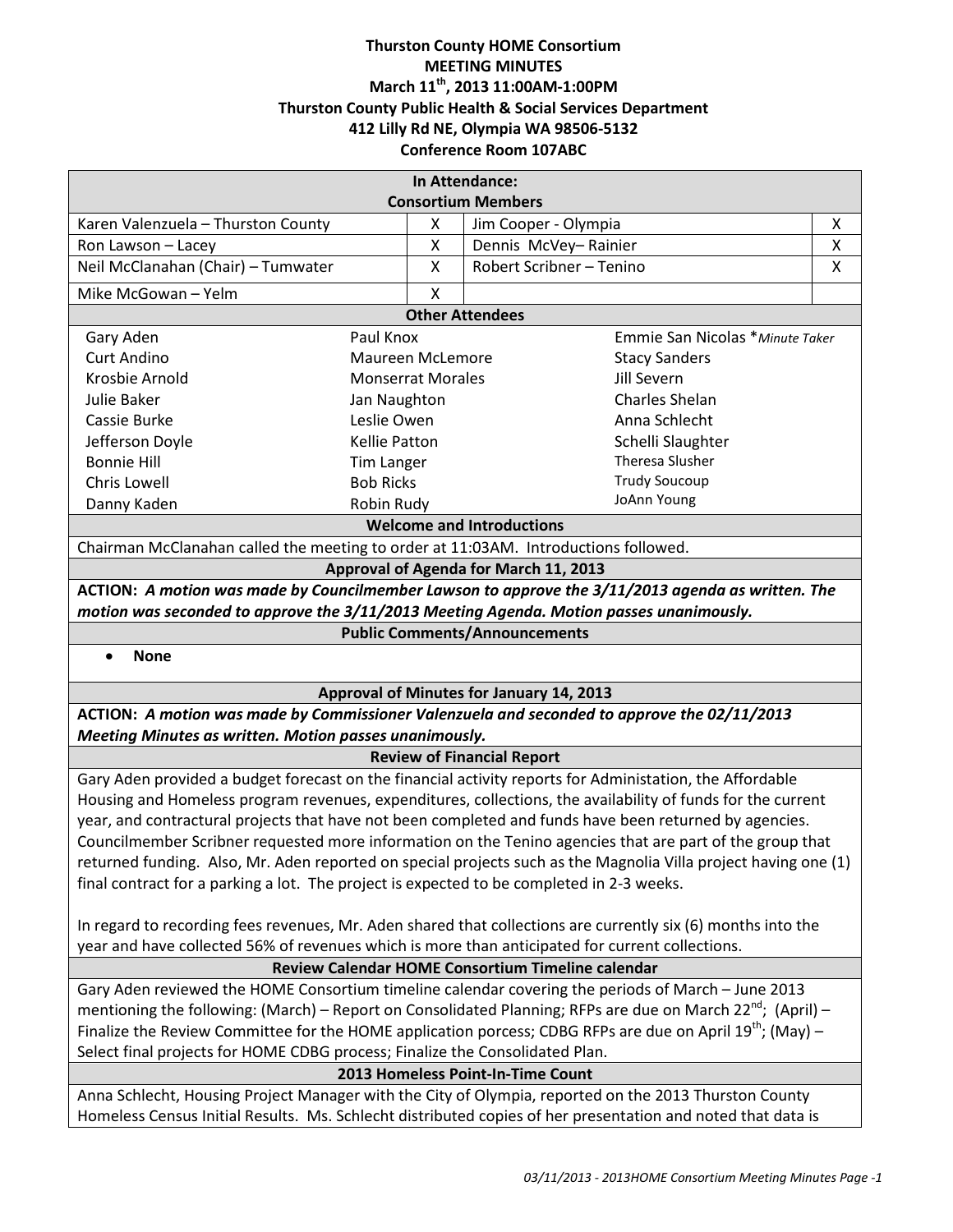expected to change as more information becomes available and recorded into the Homeless Management Information (HMIS) system. The final report will identify the changes.

Ms. Schlecht's presentation highlighted a small decrease in homelessness. The 2013 data found six hundred eight-six (686) homeless people in Thurston County, a 56% increase from 2006, but a decrease from a highpoint in 2010. Data revealed that majority of the homeless people come from the urban hub area and outlining rural areas of Thurston County, and a small percent from other states. In the past four (4) months, shelters have demonstrated the need with majority being full at 76% capacity. Schools have demonstrated to be the best way to measure homelessness among students and families. Ms. Schlecht will update the Consortium when more information on statewide numbers becomes available to compare with Thurston County and other communities.

### **Homeless Services Coordinator Final Report**

Theresa Slusher, Homeless Services Coordinator, presented her final report to the Consortium that consisted of history, data sets, reports, and recommendations on homelessness in Thurston County. Ms. Slusher covered key areas of her report and priorities that included: creating a document recording fee providing revenues to counties for work to reduce homelessness as it relates to the Ten Year Plan; the improvement on data quality and the use of the Homeless Management Information System (HMIS) for current information; shelter exit improvements; gaps by population type; and gaps in Thurston County's Homeless System.

Ms. Slusher shared her vision, goals, and objectives as they align with the state and federal goals. System Performance Tracking is one of the key areas recommended to be reviewed on a quarterly basis so adjustments in strategy can be made if needed in order to stay on target. Tracking would involve three (3) of the required plans as they relate to housing: Ten Year Plan, Continuum of Care Plan, and the Consolidated Plan. Also, emerging issues should be considered such as the need to invest in low-barrier shelter; disconnection between criminal justice, mental health, and homeless housing; and jurisdiction-focused planning versus systems or issue-focused planning. The next steps should consist of: fully developing a coordinated entry; maximization of current system capacity; efficiency and effectiveness; improvement of HMIS data quality; developing low-barrier sheltering capacity; developing permanent supportive housing; work with Community Youth Services to develop youth housing solutions; work with organizations who serve familes to incorporate Smith Building and to provide adequate rapid rehousing; update the Ten Year Plan (to include gaps, goals, and strategies; performance measures and timeline, and funding plan); monitor and report on system improvement; and to share vision and successes seeking to leverage other support.

## **Consolidated Plan – Planning Tool**

Gary distributed and reported on the Citizen Summary that was sent via email to the HOME Consortium members, HOME Consortium Advisory Committee (HCAC) members, and others a few weeks ago. The summary was complied by the City of Olympia, Thurston County, and State of Washington staff covering detailed information specific to Thurston County's demographics and population. Information includes identifying special needs population, requirement of infrastructure needs throughout the community, etc. Also, the Consolidated Plan planning tool includes a four (4) page step by step process on the collection of city suggested priorities that are recommended over the next five (5) years. Mr. Aden met with different cities and non-profit represenatives to compile a list of priorities for each of their areas. Essentially, resources could be spent on four (4) general categories of affordable housing, homeless programs, services, and infrastructure. Mr. Aden further explained the use of funding in each categories, how the funds can be spent, and restrictions. Members led a brief discussion on requirements, possible difficulties, and impacts of the resources and how it relates to the needs of each city, as well as the Consolidated Plan, strategic goals, and annual action plan.

Councilmember Cooper provided members an update on his most previous meeting with the City of Olympia Council and the Board of County Commissioners to discuss a planning process on where the city is and what is needed in regard to a homeless system action plan. Councilmember Cooper was given direction from the City Council and the County Commissioners to their respective staff to work together to support the HOME Consortium, take the work achieved by the Homeless Services Coordinator, create a homeless system plan incorporating it into the Consolidated Plan process.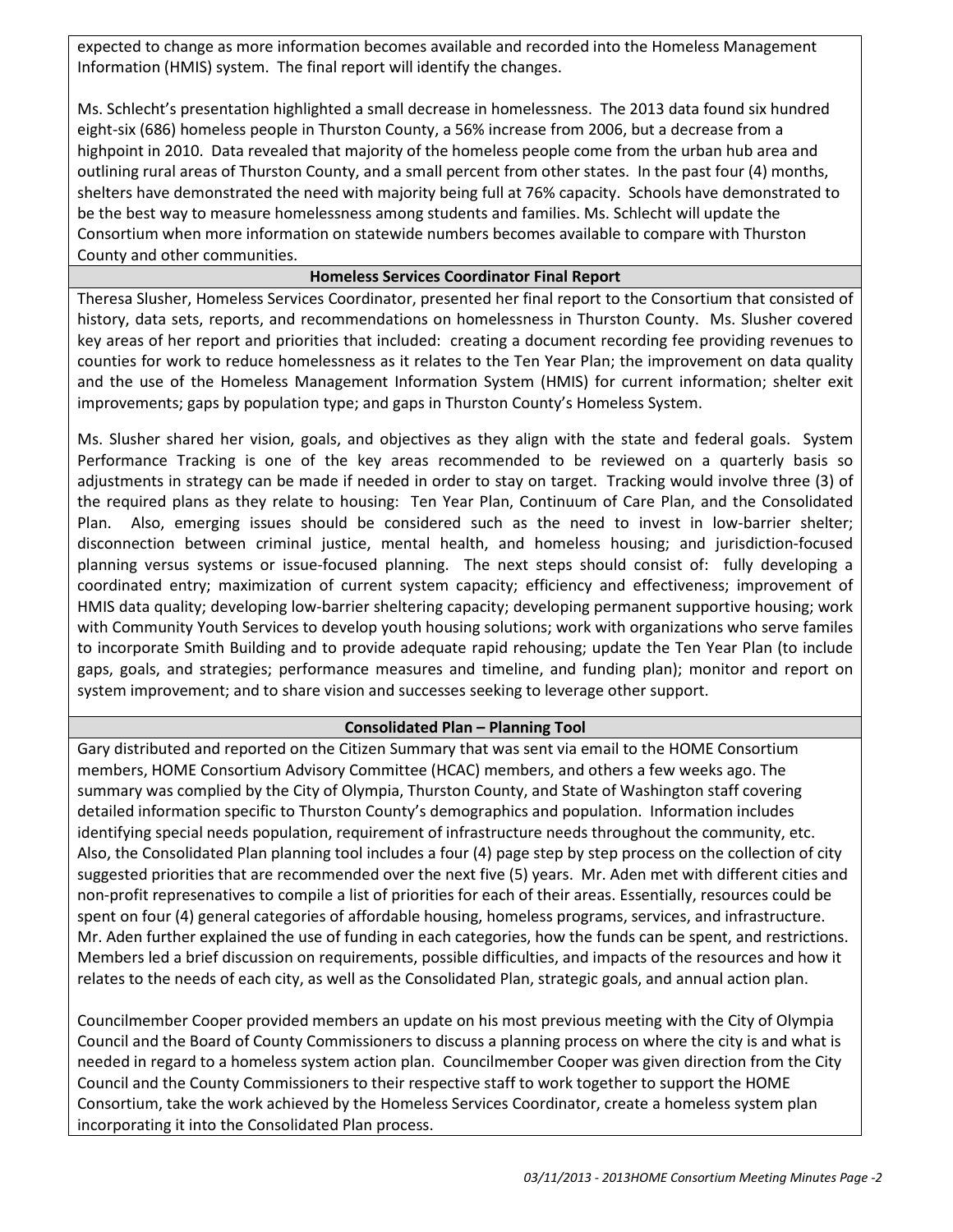**MOTION:** *A motion was made my Councilmember Jim Cooper that Public Health and Social Services staff and other jurisdictional staff to include the Homeless Services Coordinater to develop a 'recommended strategic goal section' for the consolidated plan regarding homelessness and affordable housing. The plan should include systems development project (coordinated intake, referral system, data training, contract performance standards, performance measures etc.), the type and number of bed capacity and program increases needed, the estimated budget required and an annual plan (project should be pursued in the coming year). The motion was seconded and approved. Discussion followed. Motion passes unanimously.*  **Determine Review Committee for HOME RFPs**

Gary Aden mentioned that last year HOME RFPs Committee members included representation from the HOME Consortium, HOME Citizen Advisory Committee (HCAC), and outside sources. Mr. Aden requested a list of names for the 2013 HOME RFP review process, and mentioned a tentative review of between March 25<sup>th</sup> and April  $5<sup>th</sup>$ , 2013. HOME RFPs are due on March 22<sup>nd</sup>.

The following Consortium Members volunteered to be part of the review panel: Commissioner Valenzuela (Chair); Chairman McClanahan (Vice-Chair); Councilmember Lawson (Member).

HCAC representation will be discussed and identifed at their next HCAC Meeting scheduled for March 21st.

# **Discussion and Decision on Allocation on Revenue from 2060 and 2163**

Commissioner Valenzuela led a brief discussion about the request made by members of the HOME Consortium to the Board of County Commissioners a few months ago to appoint members to a "Disappearing Task Force" for the purpose of reviewing the recommendation of the HOME Consortium on allocating 2060/2163 funds. The concern was that the HOME Consortium allocates the funds too slowly and a large portion of the funds do not get disbursed fast enough. The Disappearing Task Force met during the months of January and February to discuss the best way to disburse funding and provided their recommendations to the Board of County Commissioners. The primary recommendation was to disburse funding faster than traditionally done in the past. The recommendation was well received and agreed by the County Commissioners. About \$1M of nonallocated 2060/2163 funds have been accumulated and needs to be disbursed rather quickly. This is separate and apart from the annual RFP process, a one-time only \$1M to spend immediately and is not related to any upcoming RFP process unless Consortium members feel otherwise. Commissioner Valenzuela is in search of a conversation and possible recommendations from the HOME Consortium on how to do this to get the money out immediately. Discussion followed.

Recommendations from the members included: combining the funds into one funding stream; set aside reserves for emergency funding requests; take this as an opportunity to utilize the planning process, address low barrier issues, and start up the programs that was identified in the Homeless Coordinator's report. Members agreed to review the ideas and recommendations as mentioned, and continue the discussion during April's meeting.

## **Homeless Coordinator Contract Discussion**

Consortium member's breifly discussed the need to continue the Homeless Coordinator work and contract, and how it will be fundeded for an additional year. Members agreed that the work is important and must continue.

**MOTION:** *A motion was made by Councilmember Ron Lawson to recommend to the Board of County Commissioners to continue the contract for another year and keep Theresa Slusher as the Homeless Coordinator. The motion was seconded and approved. Motion passes unanimously.*

## **Emergency Fund Requests from PIPE and Community Youth Services**

Charles Shelan, Executive Director for Community Youth Services (CYS), provided a brief background and reported that CYS has worked diligently over the past thirteen (13) years to develop a comprehensive transitional housing program for young adults between the ages of 18 and 23. The program provides housing, intensive case management and counseling support. One (1) of the requirements to participate in the program is enrollment in school, work or both. Transitional Housing Services employ multiple federal, state and local